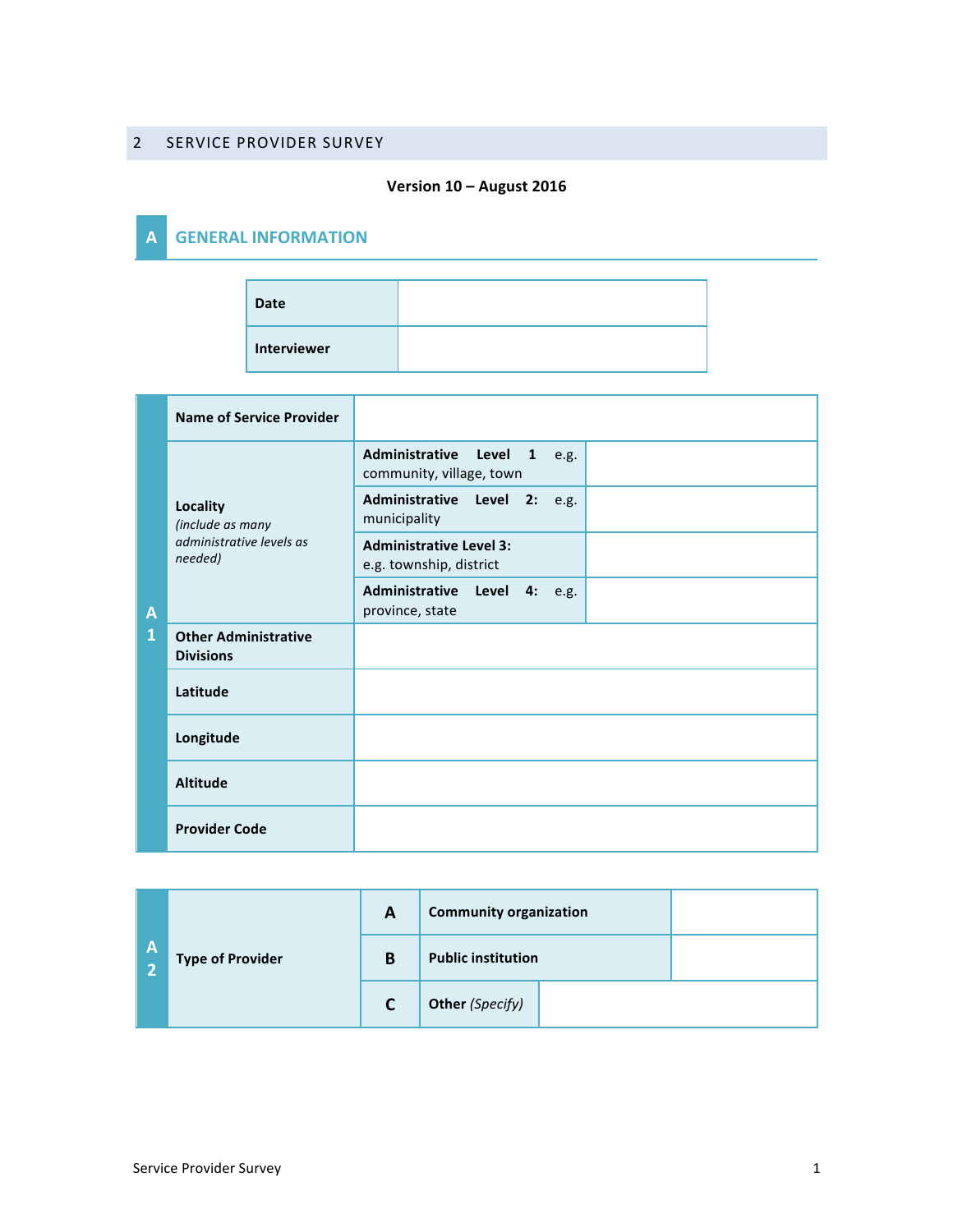## **B COMMUNITY ORGANIZATION INFORMATION**

|        | <b>Legal Status</b>             |                                |  |  |
|--------|---------------------------------|--------------------------------|--|--|
|        | <b>Date Established</b>         |                                |  |  |
| B<br>1 |                                 | Legally established            |  |  |
|        | <b>Legal Status of Provider</b> | In process of legalization     |  |  |
|        |                                 | <b>Not legally established</b> |  |  |

|   | <b>Management Committee</b>               |            |  |           |  |  |
|---|-------------------------------------------|------------|--|-----------|--|--|
| B | Date of last elections                    |            |  |           |  |  |
| n | Are all positions currently filled?       | <b>Yes</b> |  | <b>No</b> |  |  |
|   | Number of meetings in the past six months |            |  |           |  |  |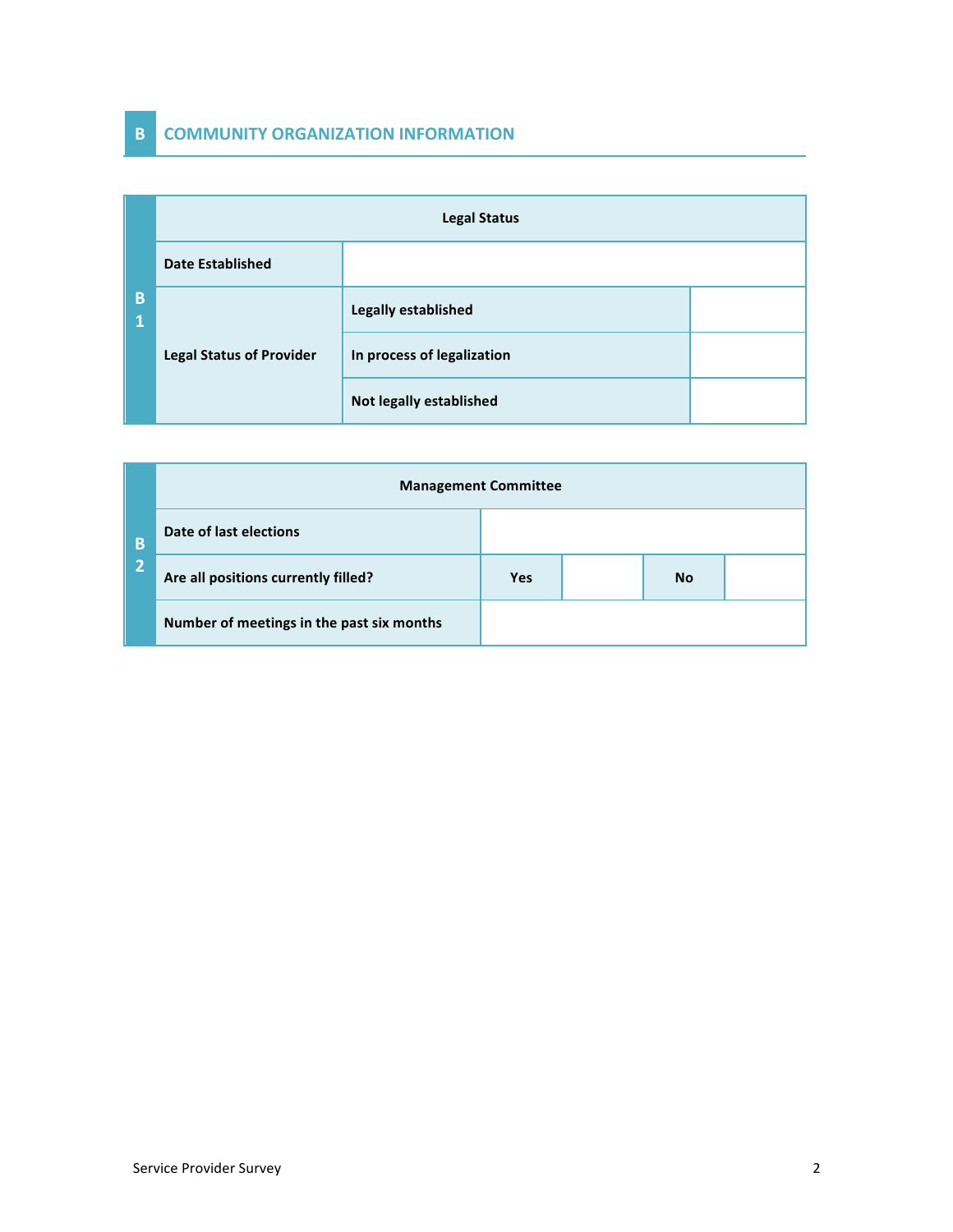|   | <b>Management Committee Representatives and Technicians</b> |             |                         |                         |  |  |
|---|-------------------------------------------------------------|-------------|-------------------------|-------------------------|--|--|
|   | <b>Representatives</b>                                      |             |                         |                         |  |  |
|   | <b>Position</b><br>(Country-specific parameter)             | <b>Name</b> | <b>Telephone</b><br>No. | Gender<br>(Female/Male) |  |  |
|   | President                                                   |             |                         |                         |  |  |
|   | Secretary                                                   |             |                         |                         |  |  |
|   | <b>Treasurer</b>                                            |             |                         |                         |  |  |
| B | Vice-president                                              |             |                         |                         |  |  |
| 3 | Representative/<br>Spokesperson                             |             |                         |                         |  |  |
|   | Representative/<br>Spokesperson                             |             |                         |                         |  |  |
|   | Representative/<br>Spokesperson                             |             |                         |                         |  |  |
|   | <b>Technicians</b>                                          |             |                         |                         |  |  |
|   | <b>Position</b><br>(Country-specific parameter)             | <b>Name</b> | <b>Telephone</b><br>No. | Gender<br>(Female/Male) |  |  |
|   | Operator                                                    |             |                         |                         |  |  |
|   | <b>Manager</b>                                              |             |                         |                         |  |  |

|    |                                                        | Accountability |           |  |
|----|--------------------------------------------------------|----------------|-----------|--|
| B. | Is the provider accountable to the<br>community?       | Yes            | <b>No</b> |  |
|    | minutes<br>from community<br>there<br>Are<br>meetings? | <b>Yes</b>     | <b>No</b> |  |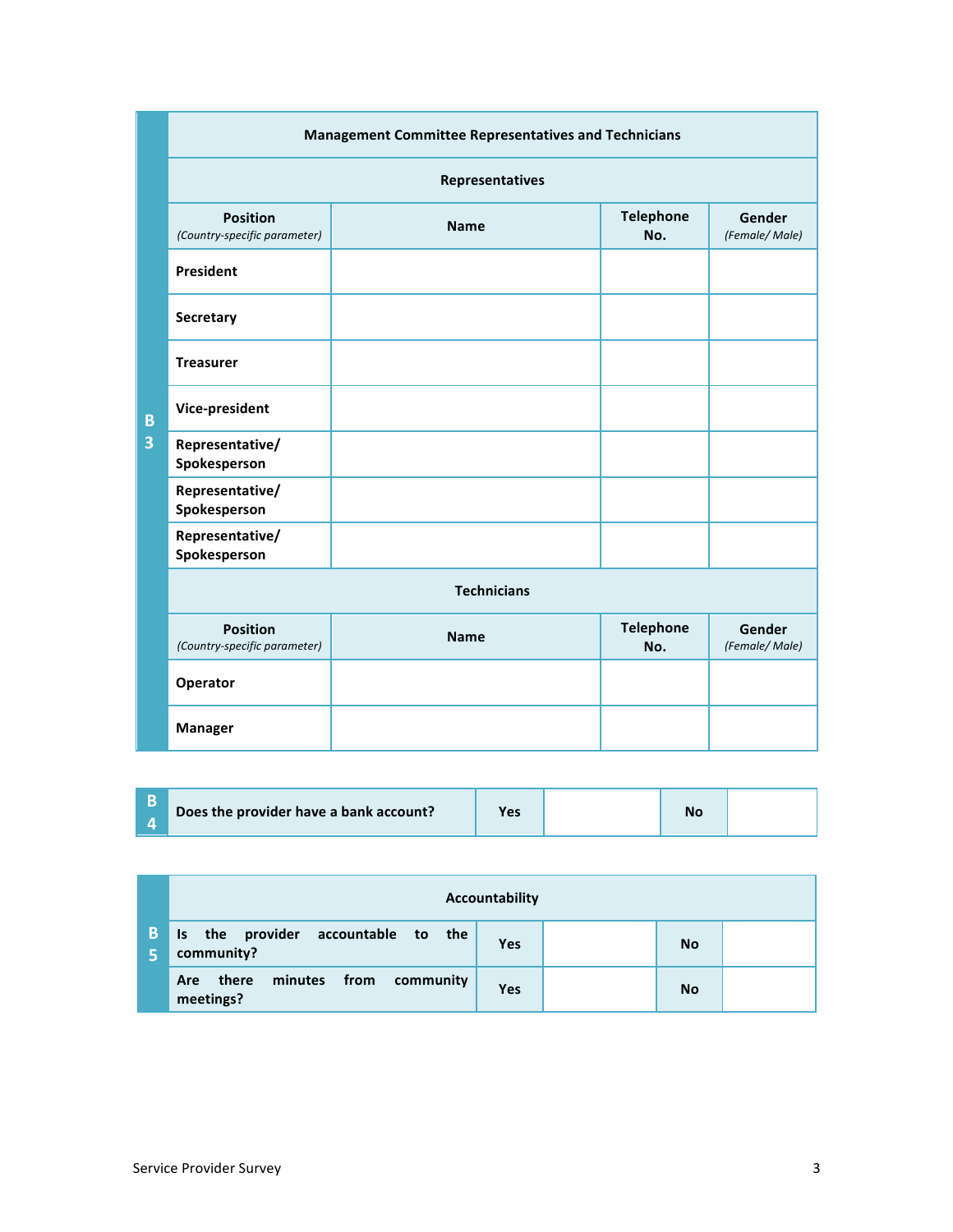#### **C FINANCIAL INFORMATION: REGULAR INCOME**



| <b>Water tariffs</b><br>(to be completed only if the answer to C1 is YES) |  |                   |                 |  |
|---------------------------------------------------------------------------|--|-------------------|-----------------|--|
| <b>Fixed</b>                                                              |  | <b>Volumetric</b> |                 |  |
| Average monthly cost per<br>household                                     |  |                   | <b>Currency</b> |  |

|   |                                         | Is the community familiar with the billing system and are bills issued at a regular frequency?<br>(to be completed only if the answer to C1 is YES) |  |  |
|---|-----------------------------------------|-----------------------------------------------------------------------------------------------------------------------------------------------------|--|--|
|   | <b>Yes</b>                              |                                                                                                                                                     |  |  |
| 3 | <b>No</b><br>(select all that<br>apply) | The community has not been trained                                                                                                                  |  |  |
|   |                                         | The community refuses to pay                                                                                                                        |  |  |
|   |                                         | The provider does not collect payments                                                                                                              |  |  |
|   |                                         | <b>Other</b> (please explain)                                                                                                                       |  |  |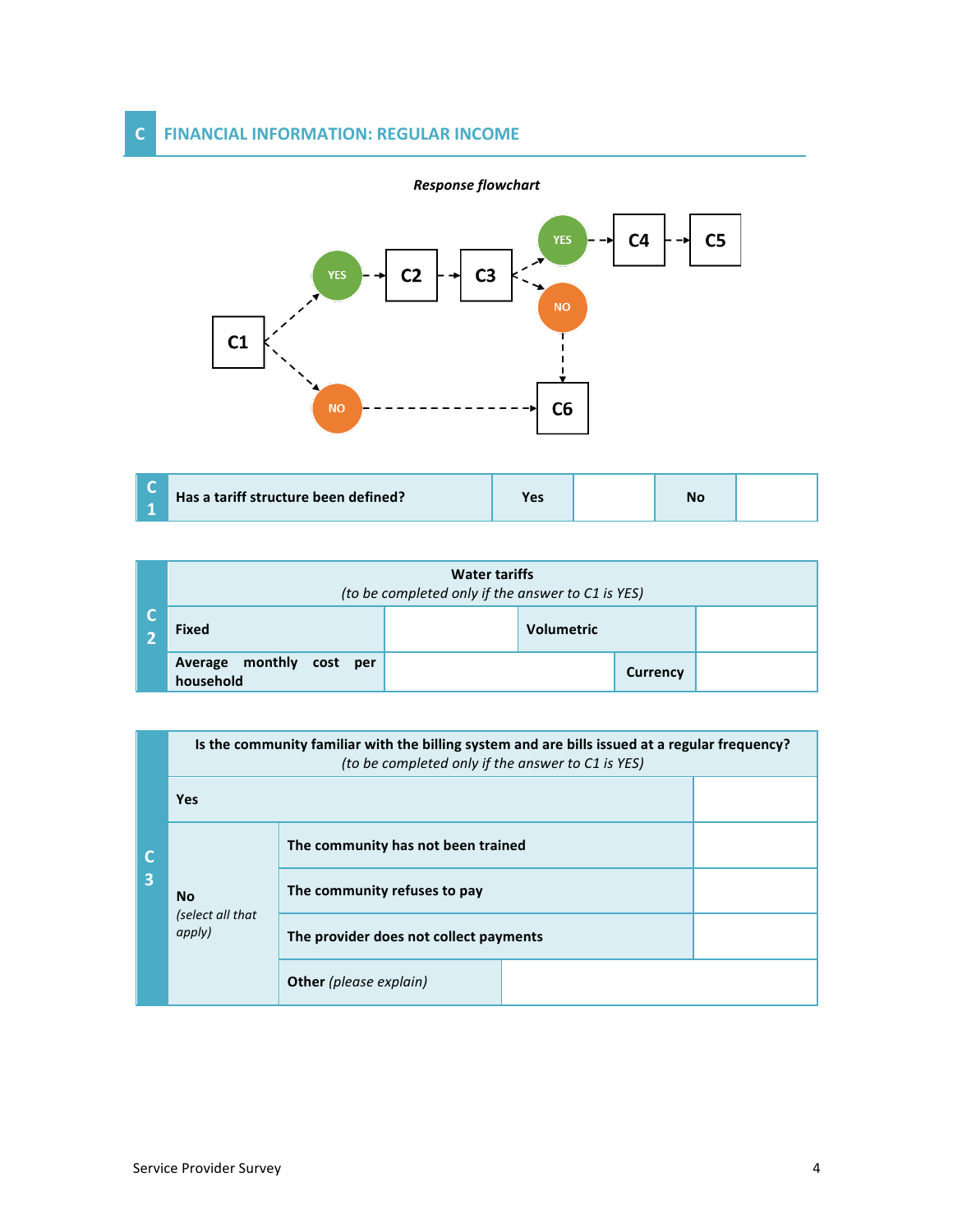|  | Are metering data available?<br>(to be completed only if the answer to C3 is YES) |                                                            |  |  |
|--|-----------------------------------------------------------------------------------|------------------------------------------------------------|--|--|
|  | <b>Yes</b>                                                                        | <b>Water produced</b><br>(Monthly average in cubic meters) |  |  |
|  |                                                                                   | Water billed<br>(Monthly average in cubic meters)          |  |  |
|  | <b>No</b>                                                                         |                                                            |  |  |

| 5 | <b>Billing, Payment and Revenue</b><br>(to be completed only if the answer to C3 is YES)         |  |  |
|---|--------------------------------------------------------------------------------------------------|--|--|
|   | Number of users required to pay                                                                  |  |  |
|   | <b>Amount billed</b><br>(Monthly average for the past 12 months in the currency specified in C2) |  |  |
|   | Number of users up to date with payments                                                         |  |  |
|   | Revenue<br>(Monthly average for the past 12 months in the currency specified in C2)              |  |  |

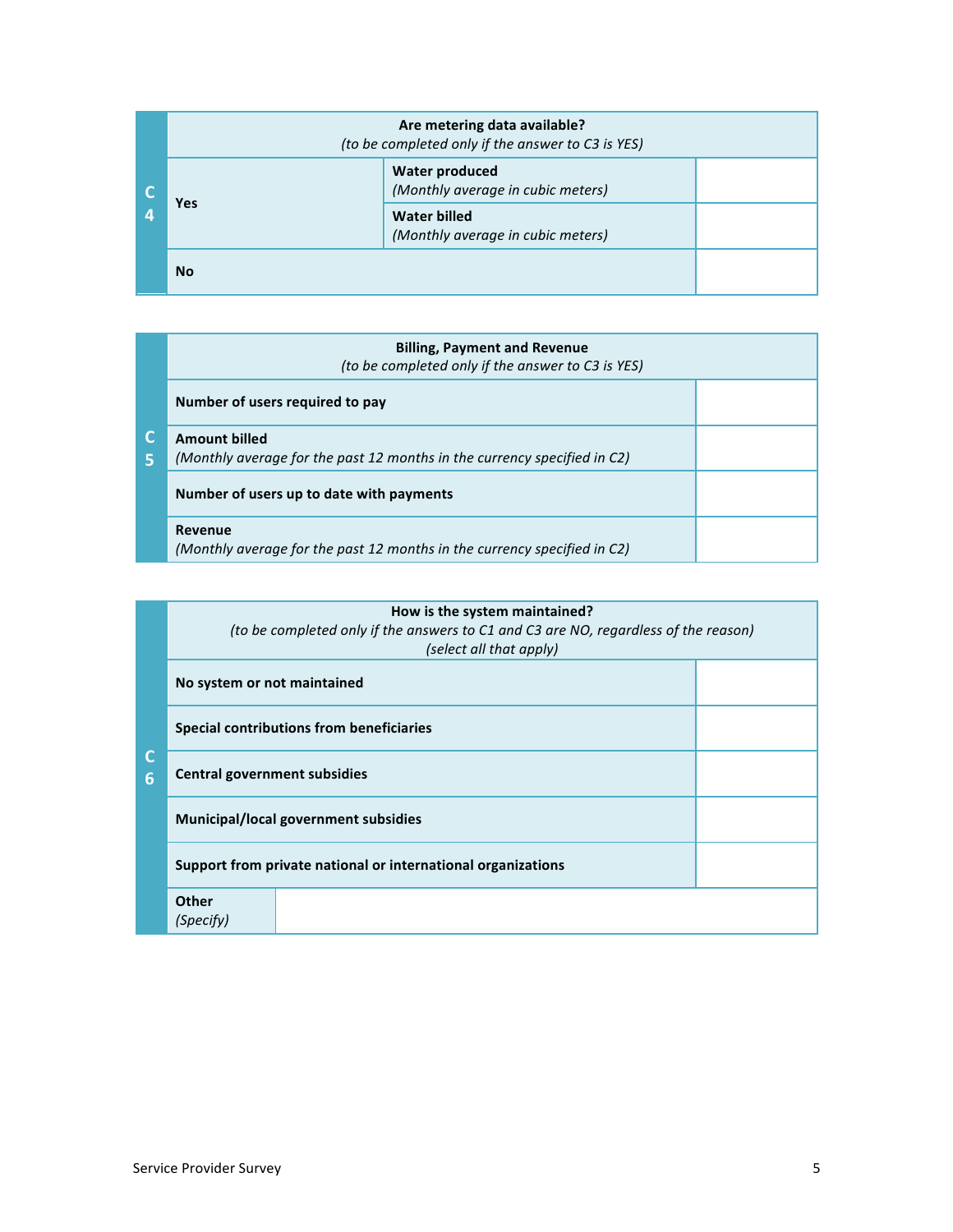## **D FINANCIAL INFORMATION: ADDITIONAL REVENUE**

|  | <b>Additional revenue from operations</b><br>(e.g. new connections, fines, spills, etc.) |                                                                    |  |
|--|------------------------------------------------------------------------------------------|--------------------------------------------------------------------|--|
|  | Yes                                                                                      | <b>Total amount last year</b><br>(in the currency specified in C2) |  |
|  |                                                                                          | Amount expected this year<br>(in the currency specified in C2)     |  |
|  | <b>None</b>                                                                              |                                                                    |  |

|  | Have there been special contributions not directly related to water services?<br>(e.g. fund-raising, fairs, etc. specifically for water and sanitation) |                                                                |  |
|--|---------------------------------------------------------------------------------------------------------------------------------------------------------|----------------------------------------------------------------|--|
|  | <b>Yes</b>                                                                                                                                              | Total amount last year<br>(in the currency specified in C2)    |  |
|  |                                                                                                                                                         | Amount expected this year<br>(in the currency specified in C2) |  |
|  | <b>No</b>                                                                                                                                               |                                                                |  |

**D 3 Average annual rate of expansion** *(new connections per year)*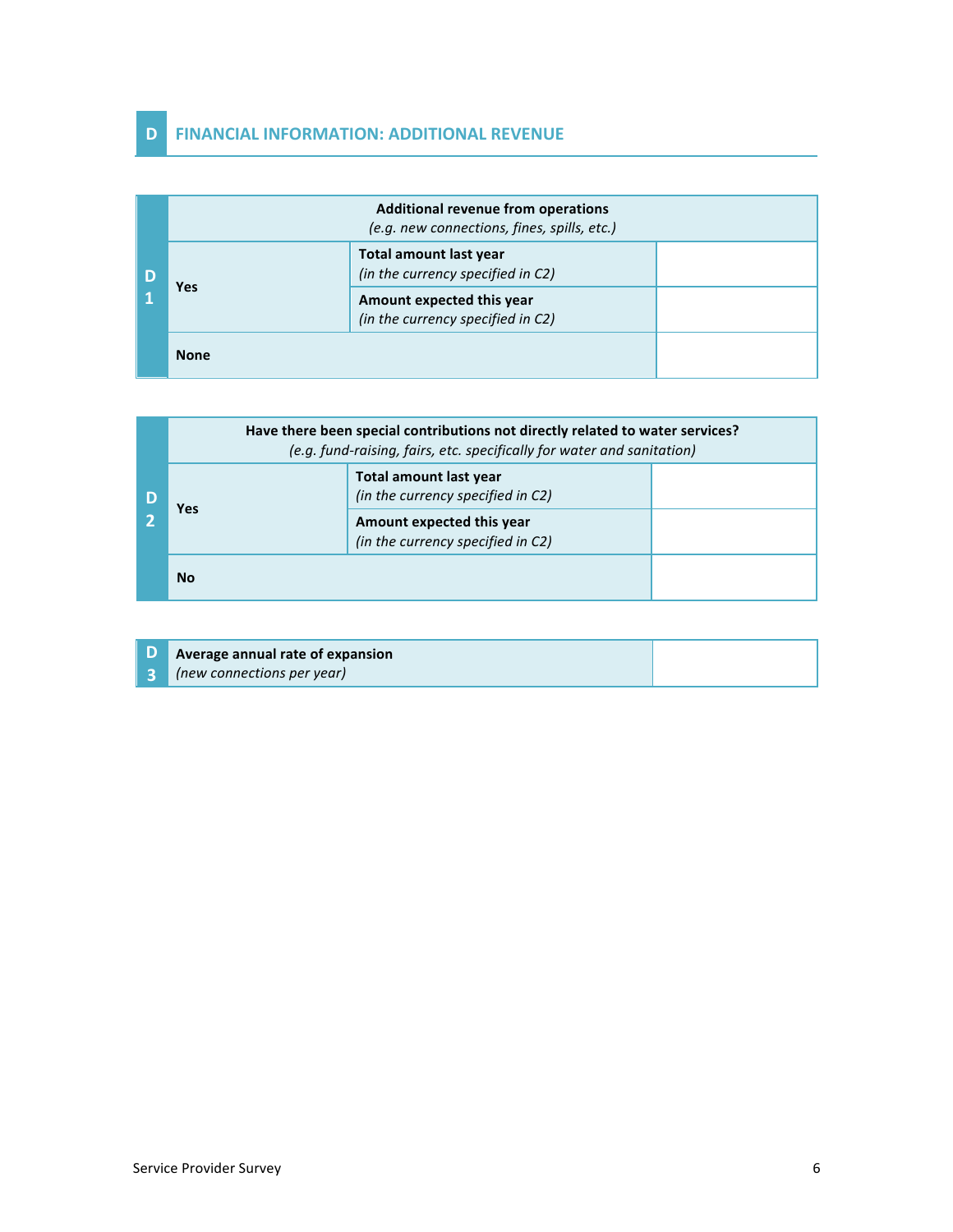|   | <b>Type of Expenditure</b>                 |                                                                                                                         | <b>Actual</b><br><b>Expenditure</b><br>(monthly<br>average in the<br>currency<br>specified in C2) | <b>Expected</b><br><b>Expenditure</b><br>(monthly<br>average in<br>the currency<br>specified in<br>C <sub>2</sub> |
|---|--------------------------------------------|-------------------------------------------------------------------------------------------------------------------------|---------------------------------------------------------------------------------------------------|-------------------------------------------------------------------------------------------------------------------|
|   | Management                                 | Salaries for administrative and<br>٠<br>technical personnel                                                             |                                                                                                   |                                                                                                                   |
| Е |                                            | Office supplies<br>Per diems and travel expenses<br>Office rent                                                         |                                                                                                   |                                                                                                                   |
|   | <b>Operations</b>                          | Salaries for administrative and<br>٠<br>technical personnel                                                             |                                                                                                   |                                                                                                                   |
|   |                                            | Energy costs (electricity, diesel oil for<br>generators, etc.)                                                          |                                                                                                   |                                                                                                                   |
|   |                                            | Water treatment costs (chlorine,<br>chemicals, etc.)                                                                    |                                                                                                   |                                                                                                                   |
|   |                                            | Other (contractors, supplies, etc.)                                                                                     |                                                                                                   |                                                                                                                   |
|   | <b>Maintenance</b>                         | Minor repairs that require unskilled<br>labor<br>Maintenance supplies (for preventive<br>and/or corrective maintenance) |                                                                                                   |                                                                                                                   |
|   | Environmental<br><b>Services and Other</b> | Reforestation<br>$\bullet$<br>Maintenance and upkeep of the<br>water source and/or intake<br>Other                      |                                                                                                   |                                                                                                                   |
|   | <b>Total</b>                               |                                                                                                                         |                                                                                                   |                                                                                                                   |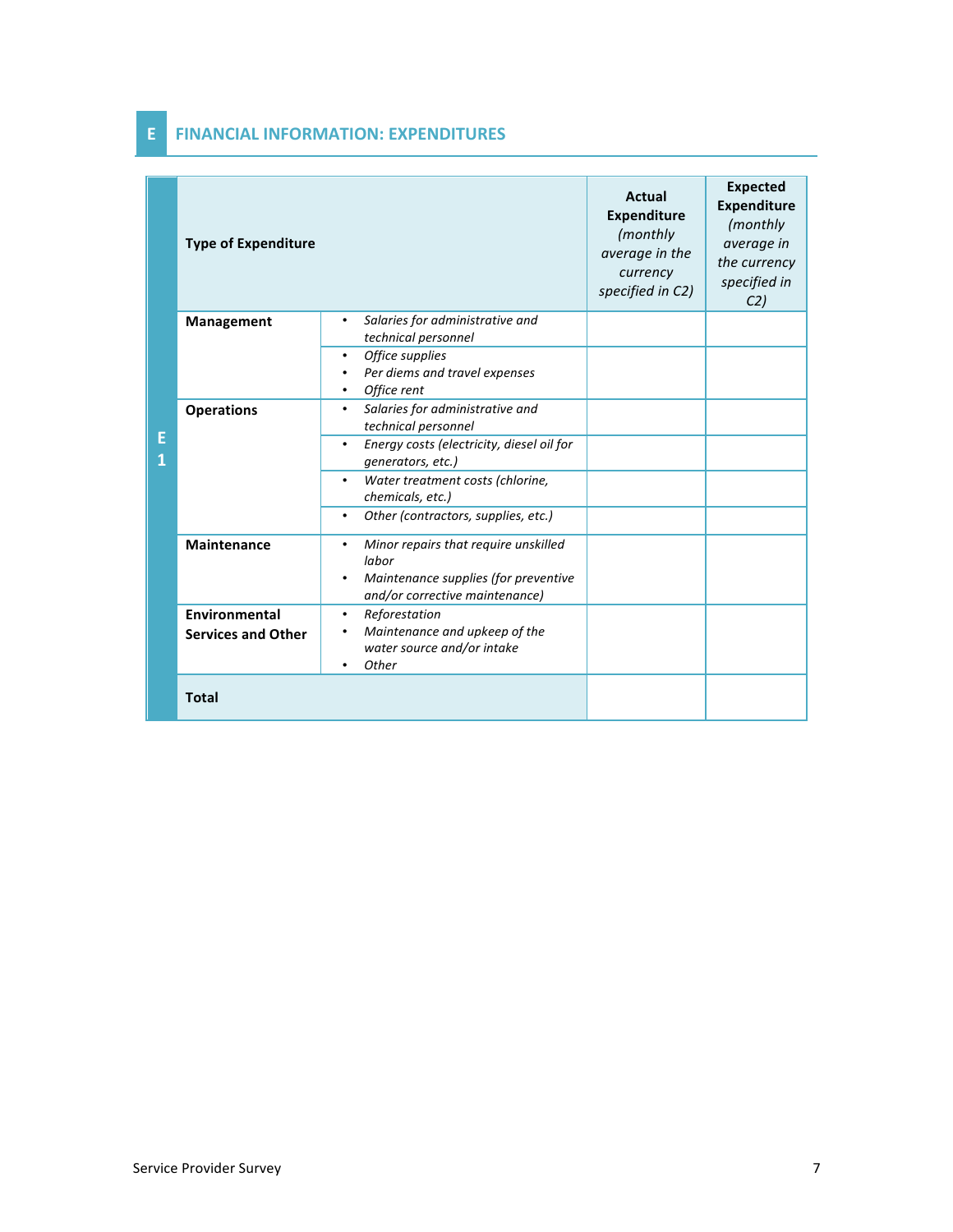## **F FINANCIAL INFORMATION: WORKING CAPITAL**

|  | Is the revenue and expenditure ledger up to date? |                                                                  |  |  |
|--|---------------------------------------------------|------------------------------------------------------------------|--|--|
|  | <b>Yes</b>                                        | Total revenue last year<br>(in the currency specified in C2)     |  |  |
|  |                                                   | Total expenditure last year<br>(in the currency specified in C2) |  |  |
|  | <b>No</b>                                         |                                                                  |  |  |

| Is liquid capital available?<br>(in cash and/or in a bank account) |                                                          |  |
|--------------------------------------------------------------------|----------------------------------------------------------|--|
| Yes                                                                | <b>Total amount</b><br>(in the currency specified in C2) |  |
| <b>No</b>                                                          |                                                          |  |

|  |            | Is there a balance sheet?                |  |  |
|--|------------|------------------------------------------|--|--|
|  |            | <b>Current assets</b>                    |  |  |
|  | <b>Yes</b> | (in the currency specified in C2)        |  |  |
|  |            | <b>Fixed and non-current assets</b>      |  |  |
|  |            | (in the currency specified in C2)        |  |  |
|  |            | <b>Current liabilities</b>               |  |  |
|  |            | (in the currency specified in C2)        |  |  |
|  |            | <b>Fixed and non-current liabilities</b> |  |  |
|  |            | (in the currency specified in C2)        |  |  |
|  | <b>No</b>  |                                          |  |  |

Service Provider Survey 8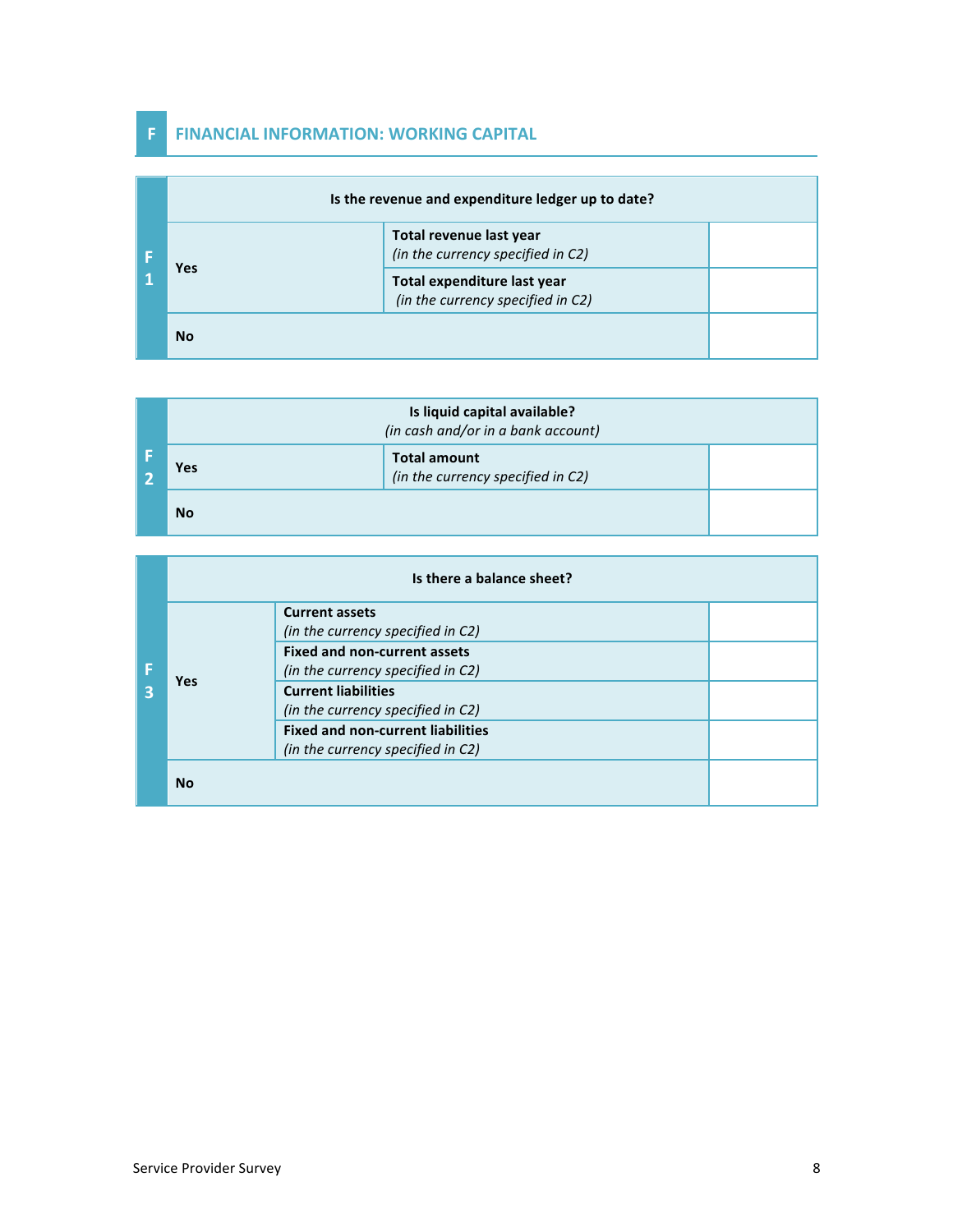# **G OPERATION AND MAINTENANCE (O&M)**

|                  | Does the provider carry out O&M of the water supply system?<br>(select only one option) |  |
|------------------|-----------------------------------------------------------------------------------------|--|
|                  | Yes, preventive maintenance carried out in the past 12 months                           |  |
| G<br>$\mathbf 1$ | Yes, corrective maintenance carried out in the past 12 months                           |  |
|                  | Yes, both preventive and corrective maintenance carried out in the past 12<br>months    |  |
|                  | No maintenance carried out in the past 12 months                                        |  |

| Does the provider have adequate resources<br>(e.g. construction materials, tools, equipment, | Yes | <b>No</b> |  |
|----------------------------------------------------------------------------------------------|-----|-----------|--|
| etc.) for carrying out O&M activities?                                                       |     |           |  |

| <b>G</b> Does the provider have technicians or | <b>Yes</b> | <b>No</b> |  |
|------------------------------------------------|------------|-----------|--|
| <b>3</b> operators for O&M activities?         |            |           |  |

|                       | Does the provider have service provision rules and regulations?<br>(select only one option) |  |  |
|-----------------------|---------------------------------------------------------------------------------------------|--|--|
|                       | Yes, and they are fully applied                                                             |  |  |
| G<br>$\boldsymbol{4}$ | Yes, but they are only partially applied                                                    |  |  |
|                       | Yes, but they are not applied                                                               |  |  |
|                       | <b>No</b>                                                                                   |  |  |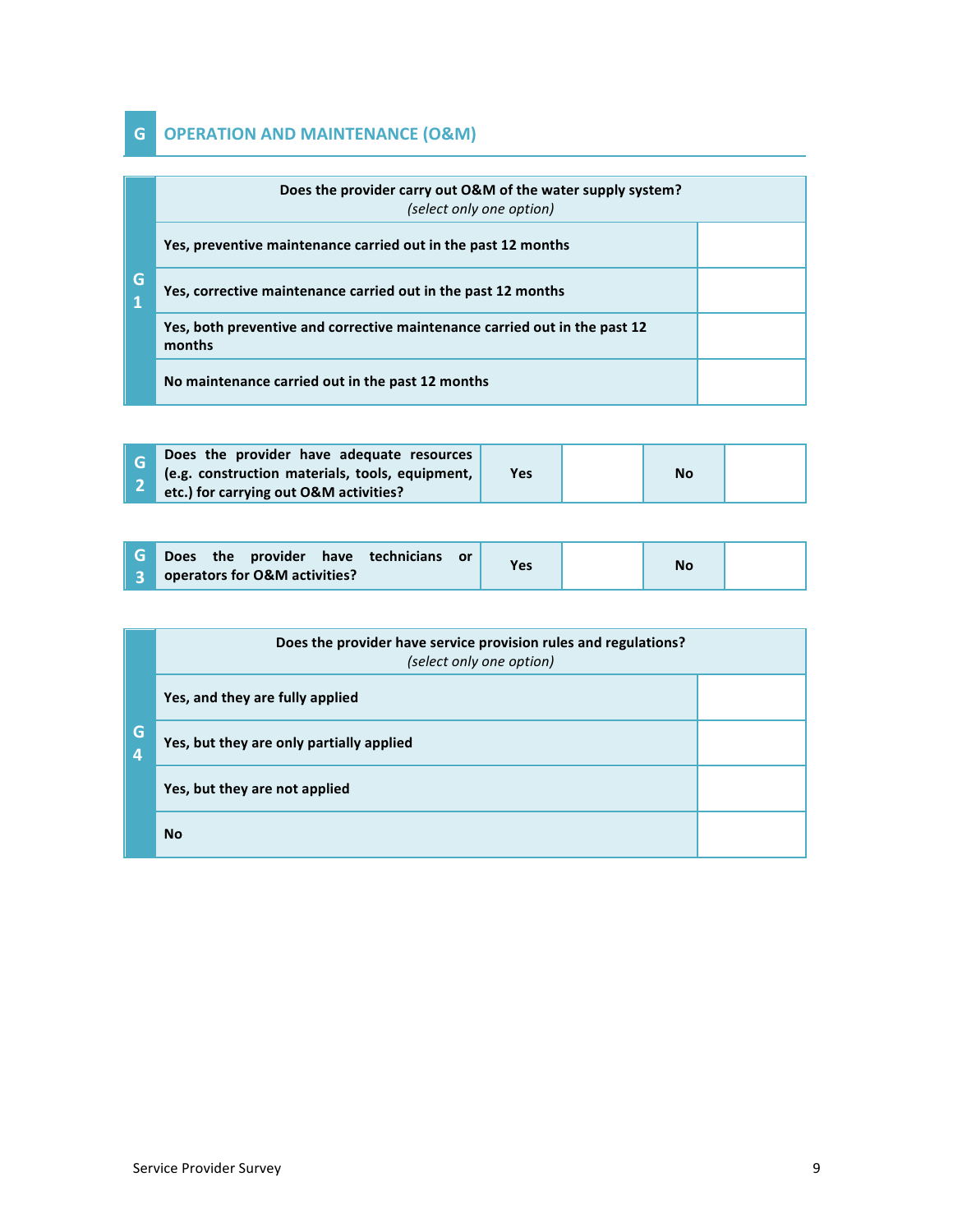#### *Response flowchart*



|    | Does the provider receive technical assistance from the government/ other agencies to operate<br>the system or for other activities? |        |  |  |
|----|--------------------------------------------------------------------------------------------------------------------------------------|--------|--|--|
| ÆН | <b>Yes</b>                                                                                                                           | Agency |  |  |
|    | <b>No</b>                                                                                                                            |        |  |  |

| <b>T</b> Does the provider promote environmental | Yes | <b>No</b> |  |
|--------------------------------------------------|-----|-----------|--|
| sanitation and community hygiene practices?      |     |           |  |

|  | Does the provider promote environmental<br>protection in the area near the water source or<br>intake? | Yes |  | Νo |  |
|--|-------------------------------------------------------------------------------------------------------|-----|--|----|--|
|--|-------------------------------------------------------------------------------------------------------|-----|--|----|--|

| н<br>Δ | Type of corrective measures<br>(answer only if the answer to H3 is YES)          | <b>Not</b><br>applicable | Applicable and<br>completed at<br>least once in the<br>past 12 months | Applicable, but<br>not completed in<br>the past 12<br>months |
|--------|----------------------------------------------------------------------------------|--------------------------|-----------------------------------------------------------------------|--------------------------------------------------------------|
|        | Replacing water system components when<br>damaged                                |                          |                                                                       |                                                              |
|        | <b>Promoting reforestation</b>                                                   |                          |                                                                       |                                                              |
|        | Prohibiting wastewater discharge in the area<br>near the water source or intake  |                          |                                                                       |                                                              |
|        | Prohibiting the use of pesticides in the area<br>near the water source or intake |                          |                                                                       |                                                              |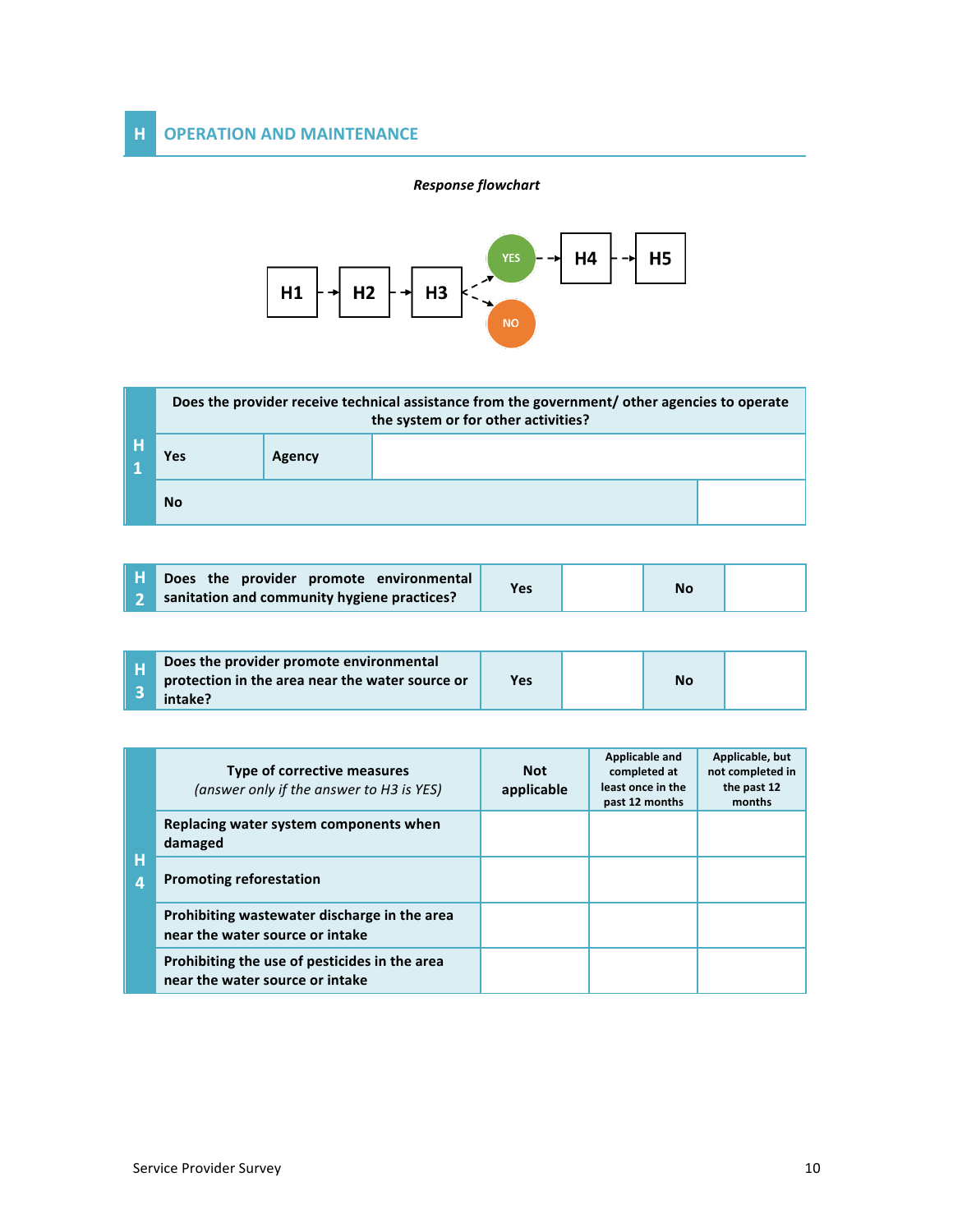|         | Type of preventative measures<br>(answer only if the answer to H3 is YES)                                                    | <b>Not</b><br>applicable | <b>Applicable and</b><br>completed at<br>least once in<br>the past 12<br>months | Applicable, but<br>not completed<br>in the past 12<br>months |
|---------|------------------------------------------------------------------------------------------------------------------------------|--------------------------|---------------------------------------------------------------------------------|--------------------------------------------------------------|
| Ĥ<br>5. | Revising and/or increasing legal or administrative<br>protection of the land surrounding the water<br>resource and/or intake |                          |                                                                                 |                                                              |
|         | Providing security in the area near the water source<br>or intake                                                            |                          |                                                                                 |                                                              |
|         | Protecting flora and fauna in the area near the water<br>source or intake                                                    |                          |                                                                                 |                                                              |
|         | Inspecting boundaries and signs in the area near the<br>water source or intake and making repairs as needed                  |                          |                                                                                 |                                                              |
|         | Inspecting fencing around the water intake and<br>making repairs as needed                                                   |                          |                                                                                 |                                                              |
|         | Inspecting and cleaning the intake and making<br>repairs                                                                     |                          |                                                                                 |                                                              |
|         | Inspecting and/or periodically replacing intake<br>components (before rupture or damage)                                     |                          |                                                                                 |                                                              |
|         | Preventing deforestation and promoting<br>reforestation                                                                      |                          |                                                                                 |                                                              |
|         | Soil conservation (e.g. stabilizing slopes,<br>environmental buffers, rock barriers, etc.)                                   |                          |                                                                                 |                                                              |
|         | Revising and updating contingency plans (e.g. fire or<br>natural disasters)                                                  |                          |                                                                                 |                                                              |